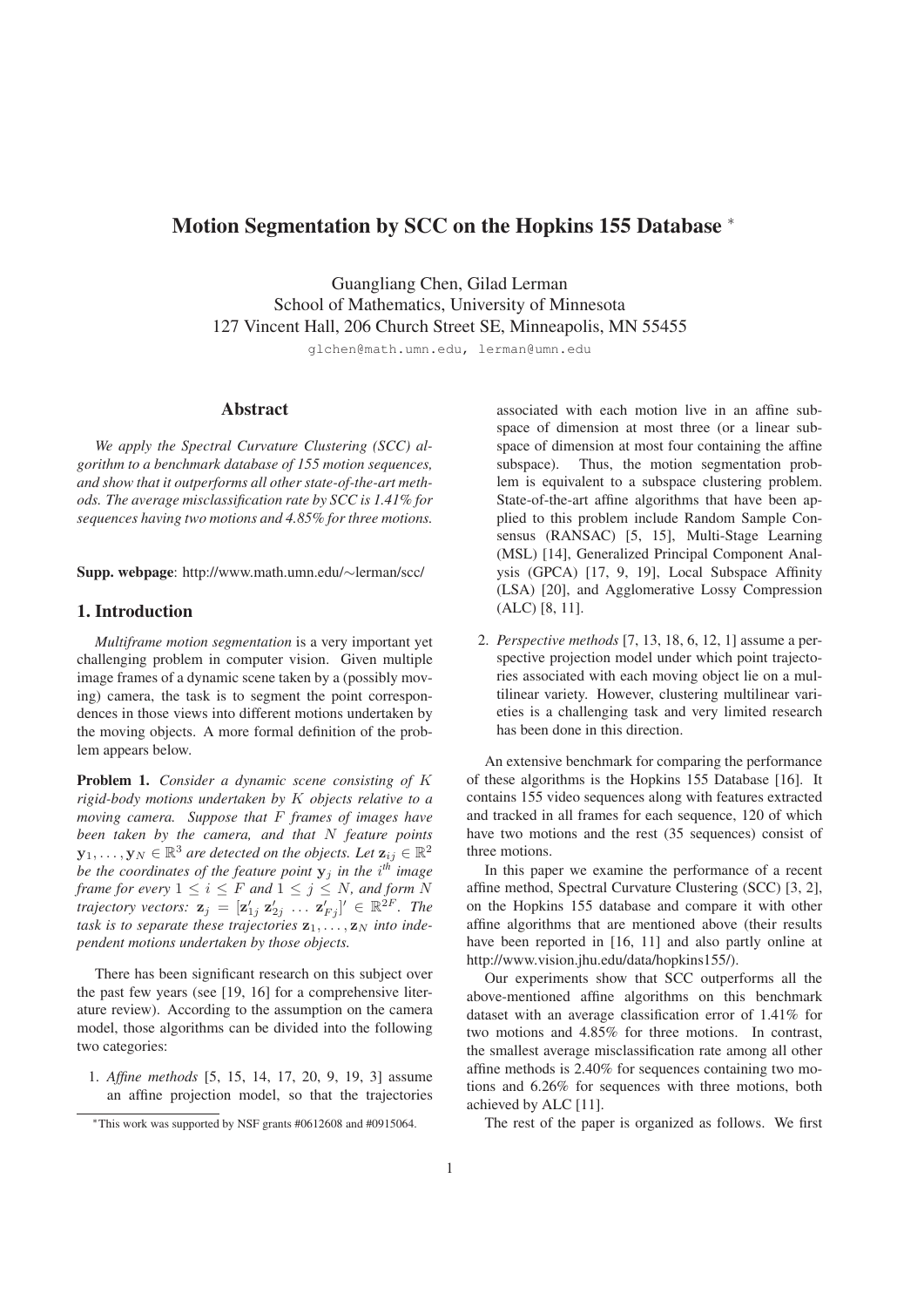briefly review the SCC algorithm in Section 2, and then test in Section 3 the SCC algorithm against other common affine methods on the Hopkins 155 database. Finally, Section 4 concludes with a brief discussion.

# 2. Review of the SCC algorithm

The SCC algorithm [3, Algorithm 2] takes as input a data set  $X = \{x_1, \ldots, x_N\}$ , which is sampled from a mixture of affine subspaces in the Euclidean space  $\mathbb{R}^D$  and possibly corrupted with noise and outliers. The number of the subspaces K and the maximum<sup>1</sup> of their dimensions d should also be provided by the user. The output of the algorithm is a partition of the data into  $K$  (disjoint) clusters,  $X = \bigcup_{1 \leq k \leq K} C_k$ , representing the affine subspaces.

The initial step of the SCC algorithm is to randomly select from the data c subsets of (distinct) points with a fixed size  $d+1$ . Based on these  $c(d+1)$ -tuples, an affinity matrix  $\mathbf{A}_c \in \mathbb{R}^{N \times c}$  is formed in the following way. Let  $J_1, \ldots, J_c$ be the index sets of the c subsets. Then for each  $1 \le r \le c$ and  $1 \le i \le N$ , if  $i \in J_r$ , we set  $\mathbf{A}_c(i, r) = 0$  by default; otherwise, we form the corresponding union  $I := [i J_r]$  and define

$$
\mathbf{A}_c(i,r) := e^{-c_p^2(1)/(2\sigma^2)},\tag{1}
$$

in which  $\sigma > 0$  is a fixed constant whose automatic choice is explained later, and  $c_p^2(1)$  is the (squared) polar curvature [3] of the corresponding  $d + 2$  points,  $x_I :=$  $[\cdots x_i \cdots]_{i \in I}$ . That is,

$$
c_{\mathcal{P}}^{2}(\mathbf{I}) := \max_{j,k \in \mathbf{I}} \|\mathbf{x}_{j} - \mathbf{x}_{k}\|_{2}^{2}
$$

$$
\cdot \frac{1}{d+2} \sum_{j \in \mathbf{I}} \frac{\det(\mathbf{x}_{\mathbf{I}}' \cdot \mathbf{x}_{\mathbf{I}} + 1)}{\prod_{k \in \mathbf{I}, k \neq j} \|\mathbf{x}_{j} - \mathbf{x}_{k}\|_{2}^{2}}.
$$
 (2)

Note that the numerator  $\det(\mathbf{x}_I' \cdot \mathbf{x}_I + 1)$  is, up to a factor, the (squared) volume of the  $(d + 1)$ -simplex formed by the  $d + 2$  points  $x_I$ . Therefore, the polar curvature can be thought of as being the volume of the simplex, normalized at each vertex, averaged over the vertices, and then scaled by the diameter of the simplex. When  $d + 2$  points are sampled from the same subspace, we expect the polar curvature to be close to zero and consequently the affinity close to one. On the other hand, when they are sampled from mixed subspaces, the polar curvature is expected to be large and the affinity close to zero.

The SCC algorithm next forms pairwise weights W from the above multi-way affinities:

$$
\mathbf{W} = \mathbf{A}_c \cdot \mathbf{A}'_c,\tag{3}
$$

and applies spectral clustering  $[10]$  to find K clusters  $C_1, \ldots, C_K$ .

In order to refine the clusters, SCC then re-samples  $c/K$  $(d + 1)$ -tuples from each of the clusters  $C_k$ ,  $1 \leq k \leq K$ , and re-applies the rest of the steps. This procedure is repeated until convergence for a best segmentation, and is referred to as *iterative sampling* (see [3, Sect. 3.1.1]). Its convergence is measured by the total *orthogonal least squares (OLS)* error of d-dimensional affine subspace approximations  $F_1, \ldots, F_K$  to the clusters  $C_1, \ldots, C_K$ :

$$
e_{\text{OLS}}^2 = \sum_{k=1}^K \sum_{\mathbf{x} \in \mathcal{C}_k} \text{dist}^2(\mathbf{x}, F_k). \tag{4}
$$

In situations where the ground truth labels of the data points are known, we also compute the misclassification rate:

$$
e_{\%} = \frac{\text{\# of misclassified points}}{N} \cdot 100\%.
$$
 (5)

The parameter  $\sigma$  of Eq. (1) is automatically selected by SCC at each iteration in the following way. Let c denote the vector of all the  $(N - d - 1) \cdot c$  squared polar curvatures computed in an arbitrarily fixed iteration. The algorithm applies the following set of candidate values which represent several scales of the curvatures:

$$
\{ \mathbf{c} \left( (N - d - 1) \cdot c / K^{q} \right) \mid q = 1, \dots, d + 1 \}, \quad (6)
$$

and chooses the one for which the error of Eq. (4) is minimized. A quantitative derivation of the above selection criterion for  $\sigma$  appears in [3, Section 3.1.2]. It is also demonstrated in [3] that SCC will often fail with arbitrary choices of σ.

We present (a simplified version of) the SCC algorithm below (in Algorithm 1). We note that the storage requirement of the algorithm is  $O(N \cdot (D + c))$ , and the total running time is  $O(n_s \cdot (d+1)^2 \cdot D \cdot N \cdot c)$ , where  $n_s$  is the number of sampling iterations performed (till convergence, typically  $O(d)$ ).

# 3. Results

We compare the SCC algorithm with other state-of-theart affine methods, such as ALC [8, 11], GPCA [17, 9, 19], LSA [20], MSL [14], and RANSAC [5, 15], using the Hopkins 155 benchmark [16]. We also compare the performance of affine methods with an oracle, the Reference algorithm (REF) [16], which fits subspaces using the ground truth clusters and re-assigns points to its nearest subspace. Though it cannot be used in practice, REF verifies the validity of affine camera model and provides a basis for comparison among practical algorithms. The results of the latter six methods (including REF) are already published in [19, 11], so we simply copy them from there.

<sup>&</sup>lt;sup>1</sup>By using only the maximal dimension we treat all the subspaces to be d-dimensional. This strategy works quite well in many cases, as demonstrated in [3].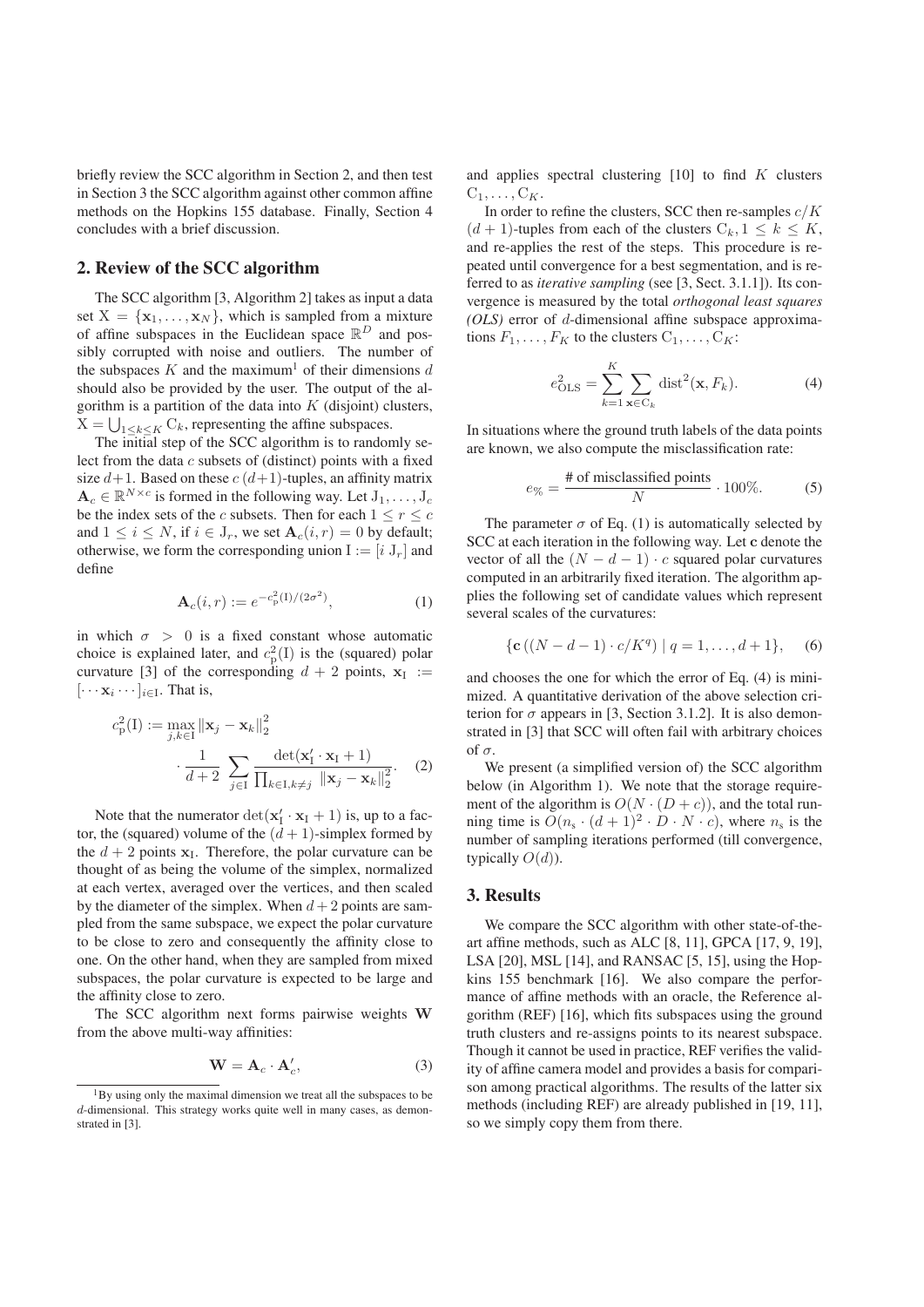

Figure 1. A sample image from each of the three categories in the Hopkins155 database.

### Algorithm 1 Spectral Curvature Clustering (SCC)

- **Input:** Data set X, maximal intrinsic dimension  $d$ , and number of subspaces  $K$  (required); number of sampled subsets c (default =  $100 \cdot K$ )
- **Output:** K disjoint clusters  $C_1, \ldots, C_K$ . Steps:
- 1: Sample randomly c subsets of X (with indices
- $J_1, \ldots, J_c$ , each containing  $d+1$  distinct points.
- 2: For each sampled subset  $J_r$ , compute the squared polar curvature of it and each of the remaining  $N - d - 1$ points in X by Eq. (2). Sort increasingly these  $(N$  $d-1$ ) · c squared curvatures into a vector c.
- 3: for  $q = 1$  to  $d + 1$  do
	- Form the matrix  $A_c \in \mathbb{R}^{N \times c}$  by setting  $\sigma^2 =$  $c((N - d - 1) \cdot c/K<sup>q</sup>)$  in Eq. (1), and estimate the weights  $W$  via Eq. (3)
	- Apply spectral clustering [10] to these weights and find a partition of the data  $X$  into  $K$  clusters

#### end for

Record the partition  $C_1, \ldots, C_K$  that has the smallest total OLS error, i.e.,  $e_{\text{OLS}}^2$  of Eq. (4), for the corresponding K d-dimensional affine subspaces.

4: Sample  $c/K$  subsets of points (of size  $d+1$ ) from each  $C_k$  found above and repeat Steps 2 and 3 to find K newer clusters. Iterate until convergence to obtain a best segmentation.

The Hopkins 155 database contains sequences with two and three motions, and consists of three categories of motions (see Figure 1 for a sample image in each category and Table 1 for some summary information of each category, e.g., number of sequences, average number of tracked features, and average number of frames):

• Checkerboard: this category consists of 104 sequences of indoor scenes taken with a handheld camera under controlled conditions.

Table 1. Summary information of the Hopkins 155 database: number of sequences (# Seq.), average number of feature points (N), and average number of frames  $(F)$  in each category for two motions and three motions separately.

|          | 2 motions |     |    | 3 motions                   |     |       |  |
|----------|-----------|-----|----|-----------------------------|-----|-------|--|
|          | #Seq.     |     | F  | #Seq.                       |     | $\mu$ |  |
| Checker. | 78        | 291 | 28 | 26                          | 437 | 28    |  |
| Traffic  | 31        | 241 | 30 |                             | 332 | 31    |  |
| Other    | 11        | 155 | 40 | $\mathcal{D}_{\mathcal{L}}$ | 122 | 31    |  |
| A11      | 120       | 266 | 30 | 35                          | 398 | 29    |  |

- Traffic: this category consists of 38 sequences of outdoor traffic scenes taken by a moving handheld camera.
- Other (Articulated/Non-rigid): this category contains 13 sequences displaying motions constrained by joints, head and face motions, people walking, etc.

It is proved (e.g., in [9]) that the trajectory vectors associated with each motion live in a distinct affine subspace of dimension  $d \leq 3$  (or a linear subspace of dimension  $d \leq 4$ containing the affine subspace). Also, it is possible to cluster the trajectories either in the full space  $\mathbb{R}^{2F}$  (*F* is the number of frames) or in some projected space (after dimensionality reduction by PCA), e.g.,  $\mathbb{R}^{4K}$  (*K* is the number of motions) or  $\mathbb{R}^{d+1}$ . Thus, we will apply the SCC algorithm (Algorithm 1) to each of the 155 motion sequences to segment *d*-dimensional subspaces in  $\mathbb{R}^D$  in six ways:  $(d, D) = (3, 4), (3, 4K), (3, 2F), (4, 5), (4, 4K), (4, 2F).$ Each case is correspondingly represented by the shorthand *SCC* (d, D).

We use the default value  $c = 100 \cdot K$  for all SCC  $(d, D)$ when applied to the 155 sequences. Also, in order to mitigate the randomness effect due to initial sampling, we repeat the experiment 100 times and record only the average misclassification rate. For each SCC  $(d, D)$ , we report in Table 2 the mean and median of the averaged errors for sequences with two motions, and in Table 3 results on three motions. Figure 2 shows histograms of the misclassifica-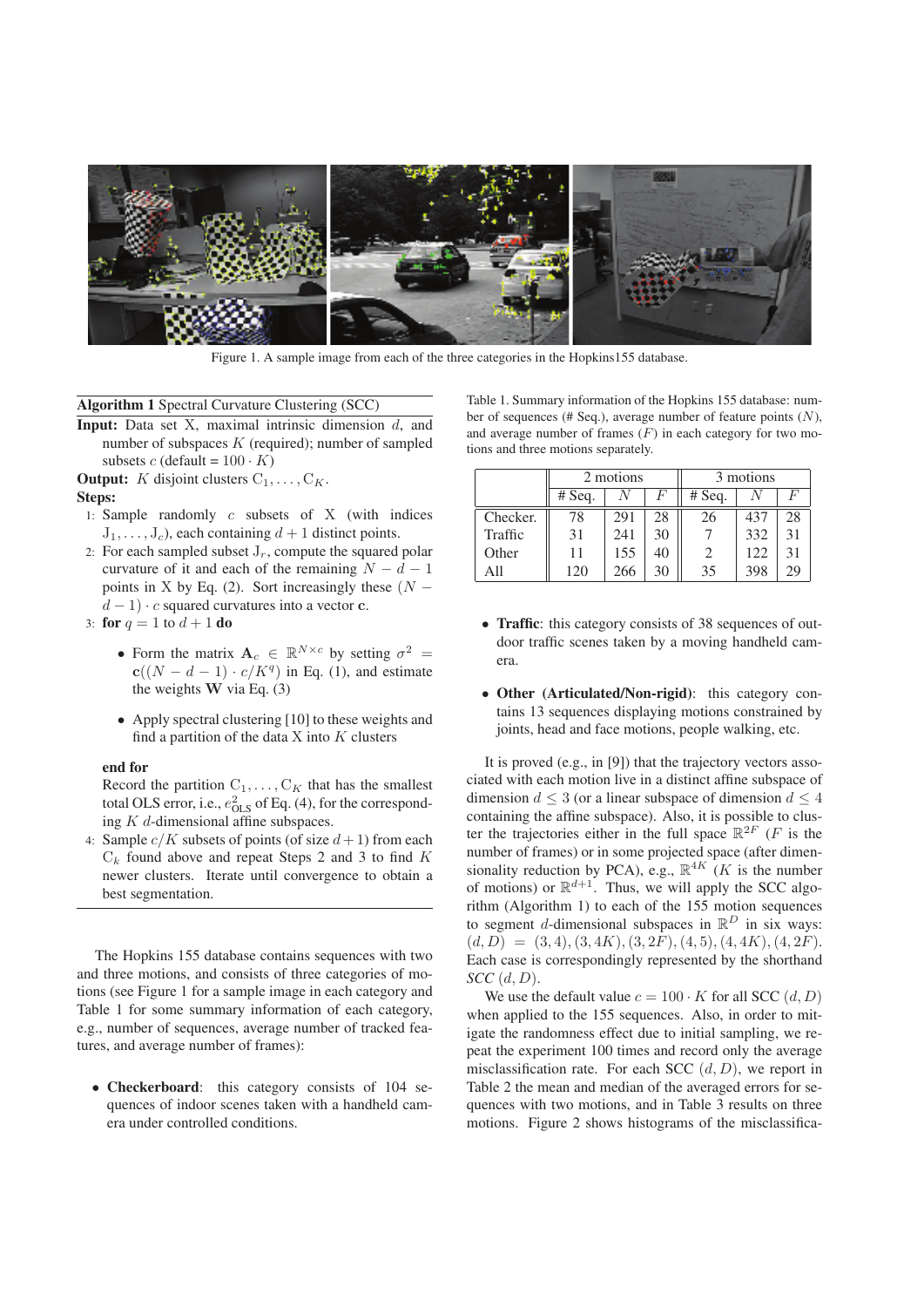Table 2. Misclassification rates for sequences with *two* motions. ALC 5 and ALC sp respectively represent ALC with projection dimensions 5 and a sparsity-preserving dimension, LSA n means applying LSA in the projected space  $\mathbb{R}^n$  (after dimensionality reduction), and REF refers to the reference algorithm.

|                  | Checkerboard |          | Traffic  |          | Other    |          | All   |          |
|------------------|--------------|----------|----------|----------|----------|----------|-------|----------|
|                  | mean         | median   | mean     | median   | mean     | median   | mean  | median   |
| ALC <sub>5</sub> | 2.66%        | $0.00\%$ | 2.58%    | 0.25%    | $6.90\%$ | 0.88%    | 3.03% | $0.00\%$ |
| ALC sp           | $1.55\%$     | $0.29\%$ | 1.59%    | $1.17\%$ | 10.70%   | $0.95\%$ | 2.40% | $0.43\%$ |
| <b>GPCA</b>      | $6.09\%$     | $1.03\%$ | $1.41\%$ | $0.00\%$ | 2.88%    | $0.00\%$ | 4.59% | 0.38%    |
| LSA <sub>5</sub> | 8.84%        | 3.43%    | 2.15%    | $1.00\%$ | $4.66\%$ | 1.28%    | 6.73% | 1.99%    |
| LSA 4K           | $2.57\%$     | $0.27\%$ | 5.43%    | 1.48%    | $4.10\%$ | $1.22\%$ | 3.45% | $0.59\%$ |
| <b>MSL</b>       | $4.46\%$     | $0.00\%$ | 2.23%    | $0.00\%$ | $7.23\%$ | $0.00\%$ | 4.14% | $0.00\%$ |
| <b>RANSAC</b>    | 6.52%        | $1.75\%$ | $2.55\%$ | 0.21%    | $7.25\%$ | $2.64\%$ | 5.56% | 1.18%    |
| <b>REF</b>       | 2.76%        | $0.49\%$ | $0.30\%$ | $0.00\%$ | 1.71%    | $0.00\%$ | 2.03% | $0.00\%$ |
| SCC(3, 4)        | 2.99%        | $0.39\%$ | 1.20%    | $0.32\%$ | $7.71\%$ | $3.67\%$ | 2.96% | 0.42%    |
| SCC(3, 4K)       | 1.76%        | 0.01%    | 0.46%    | 0.16%    | $4.06\%$ | 1.69%    | 1.63% | 0.06%    |
| SCC(3, 2F)       | $1.77\%$     | $0.00\%$ | $0.63\%$ | 0.14%    | $4.02\%$ | 2.13%    | 1.68% | $0.07\%$ |
| SCC(4, 5)        | 2.31%        | $0.25\%$ | 0.71%    | 0.26%    | 5.05%    | 1.08%    | 2.15% | 0.27%    |
| SCC(4, 4K)       | 1.30%        | 0.04%    | $1.07\%$ | $0.44\%$ | 3.68%    | $0.67\%$ | 1.46% | 0.16%    |
| SCC(4, 2F)       | 1.31%        | $0.06\%$ | $1.02\%$ | 0.26%    | $3.21\%$ | 0.76%    | 1.41% | 0.10%    |

Table 3. Misclassification rates for sequences with *three* motions. ALC 5 and ALC sp respectively represent ALC with projection dimensions 5 and a sparsity-preserving dimension, LSA n means applying LSA in the projected space  $\mathbb{R}^n$  (after dimensionality reduction) and REF refers to the reference algorithm.

|                  | Checkerboard |          | Traffic  |          | Other    |        | All      |          |
|------------------|--------------|----------|----------|----------|----------|--------|----------|----------|
|                  | mean         | med.     | mean     | med.     | mean     | med.   | mean     | med.     |
| ALC <sub>5</sub> | $7.05\%$     | 1.02%    | $3.52\%$ | 1.15%    | 7.25%    | 7.25%  | 6.26%    | 1.02%    |
| ALC sp           | 5.20%        | $0.67\%$ | 7.75%    | 0.49%    | 21.08%   | 21.08% | $6.69\%$ | $0.67\%$ |
| <b>GPCA</b>      | 31.95%       | 32.93%   | 19.83%   | 19.55%   | 16.85%   | 16.85% | 28.66%   | 28.26%   |
| LSA <sub>5</sub> | 30.37%       | 31.98%   | 27.02%   | 34.01%   | 23.11\%  | 23.11% | 29.28%   | 31.63%   |
| LSA 4K           | 5.80%        | $1.77\%$ | 25.07%   | 23.79%   | $7.25\%$ | 7.25%  | 9.73%    | 2.33%    |
| <b>MSL</b>       | 10.38%       | $4.61\%$ | 1.80%    | $0.00\%$ | 2.71%    | 2.71%  | 8.23%    | 1.76%    |
| <b>RANSAC</b>    | 25.78%       | 26.01%   | 12.83%   | 11.45%   | 21.38%   | 21.38% | 22.94%   | 22.03%   |
| <b>REF</b>       | 6.28%        | 5.06%    | 1.30%    | $0.00\%$ | 2.66%    | 2.66%  | 5.08%    | 2.40%    |
| SCC(3, 4)        | $7.72\%$     | $3.21\%$ | 0.52%    | 0.28%    | 8.90%    | 8.90%  | 6.34%    | 2.36%    |
| SCC(3, 4K)       | $6.00\%$     | $2.22\%$ | 1.78%    | 0.42%    | 5.65%    | 5.65%  | 5.14%    | $1.67\%$ |
| SCC(3, 2F)       | 6.23%        | 1.70%    | 1.11%    | 1.40%    | 5.41%    | 5.41%  | 5.16%    | 1.58%    |
| SCC(4, 5)        | 5.56%        | $2.03\%$ | 1.01%    | 0.47%    | $8.97\%$ | 8.97%  | 4.85%    | 2.01%    |
| SCC(4, 4K)       | 5.68%        | 2.96%    | $2.35\%$ | 2.07%    | 10.94%   | 10.94% | 5.31%    | 2.40%    |
| SCC(4, 2F)       | $6.31\%$     | 1.97%    | $3.31\%$ | 3.31%    | 9.58%    | 9.58%  | 5.90%    | 1.99%    |

tion rates with the percentage of sequences in which each algorithm achieved a certain error. The corresponding histograms for other methods are shown in [19, Figure 3].

### 4. Discussion

Looking at Tables 2 and 3, we conclude that the SCC algorithm (with all six pairs  $(d, D)$ ) outperforms all competing methods (in terms of the mean error) and is very close to the reference algorithm (REF). In the checkerboard category, it even has a better performance than REF. In addition, SCC has the following two strengths in comparison with most other affine methods. First, as we observed in experiments, the performance of SCC is not so sensitive to its free parameter c. In contrast, the ALC algorithm is very sensitive to its distortion parameter  $\varepsilon$  and often gives incorrect number of clusters, requiring running it for many choices of  $\varepsilon$  while having no theoretical guarantee. Second, SCC can be directly applied to the original trajectory vectors (which are very high dimensional), thus preprocessing of the trajectories, i.e., dimensionality reduction, is not necessary (unlike GPCA and LSA). Finally, we remark that SCC also outperforms some perspective methods, e.g., Local Linear Manifold Clustering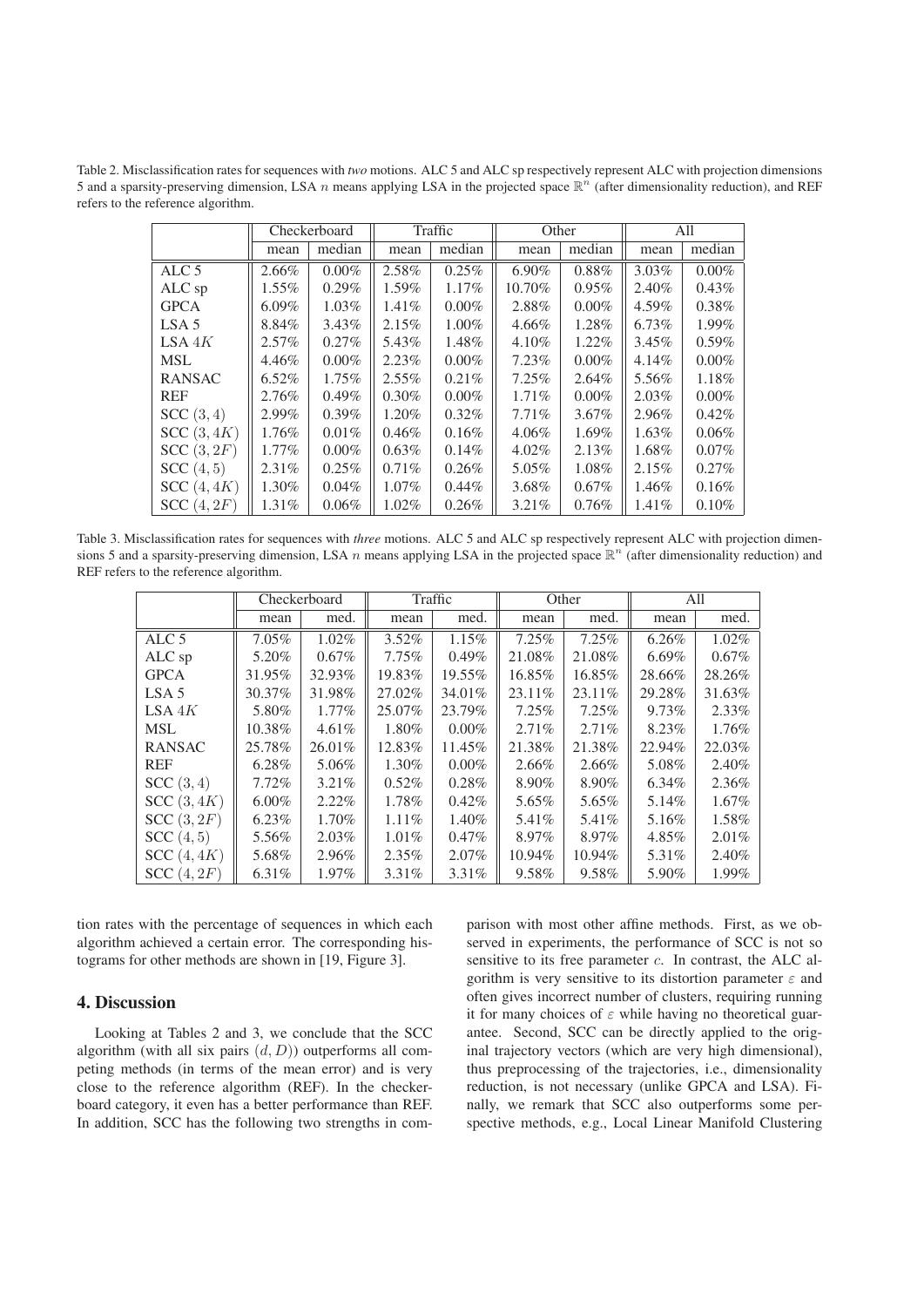

Figure 2. Histograms of misclassification errors obtained by SCC.

(LLMC) [6] (their misclassification rates are also available at http://www.vision.jhu.edu/data/hopkins155/).

The histograms (in Figure 2) show that the SCC algorithm obtains a perfect segmentation for 80% of twomotion sequences and for over 50% of three-motion sequences. Under this criterion, SCC is at least comparable to the best algorithms (ALC, LSA  $4K$ , MSL) and the reference algorithm (REF); see [11, Figure 4] and [19, Figure 3]. Moveover, SCC has the shortest tails; its worst case segmentation error (about 35%) is much smaller than those of other methods some of which are as large as 50%.

Regarding running time, the SCC algorithm generally takes 1 to 2 seconds to process one sequence on a compute server with two dual core AMD Opteron 64-bit 280 processors (2.4 GHz) and 8 GB of RAM. It is much faster than the best competitors such as ALC, LSA  $4K$ , and MSL (see their computation time in [11, Table 6] and [16, Tables  $3 \&$ 5] while also noting that there were all performed on faster machines).

At the time of finalizing this version we have found out about the very recent affine method of Sparse Subspace Clustering (SSC) [4] which reportedly has superb results on the Hopkins 155 database and outperforms the results reported here for both SCC and REF. It will be interesting to test its sensitivity to its tuning parameter  $\lambda$  in future work.

#### Acknowledgements

We thank the anonymous reviewers for their helpful comments and for pointing out reference [4] to us. Special thanks go to Rene Vidal for encouraging comments when this manuscript was still at an early stage and for referring us to the workshop. Thanks to the Institute for Mathematics and its Applications (IMA), in particular Doug Arnold and Fadil Santosa, for an effective hot-topics workshop on multi-manifold modeling that we participated in. The research described in this paper was partially supported by NSF grants #0612608 and #0915064.

# References

- [1] G. Chen, S. Atev, and G. Lerman. Kernelized spectral curvature clustering (KSCC). In *ICCV Workshop on Dynamical Vision*, 2009.
- [2] G. Chen and G. Lerman. Foundations of a multiway spectral clustering framework for hybrid linear modeling. *Found. Comput. Math.*, 2009. DOI 10.1007/s10208-009-9043-7.
- [3] G. Chen and G. Lerman. Spectral curvature clustering (SCC). *Int. J. Comput. Vision*, 81(3):317–330, 2009.
- [4] R. V. E. Elhamifar. Sparse subspace clustering. In *IEEE Conference on Computer Vision and Pattern Recognition (CVPR)*, 2009.
- [5] M. Fischler and R. Bolles. Random sample consensus: A paradigm for model fitting with applications to image analysis and automated cartography. *Comm. of the ACM*, 24(6):381–395, June 1981.
- [6] A. Goh and R. Vidal. Segmenting motions of different types by unsupervised manifold clustering. In *IEEE*